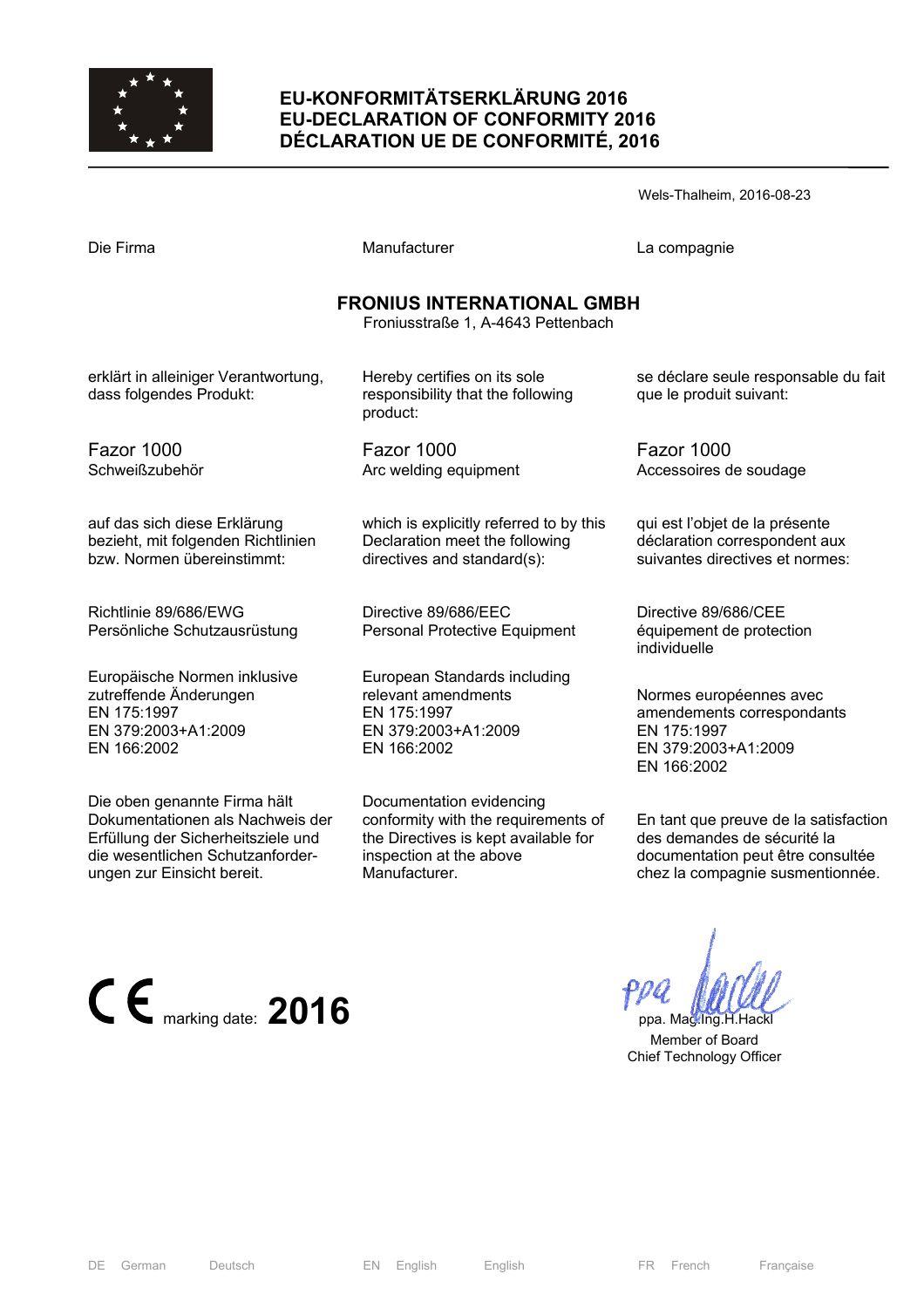

### **EU-DECLARATION OF CONFORMITY 2016 DICHIARAZIONE DI CONFORMITÀ UE, 2016 DECLARACIÓN UE DE CONFORMIDAD, 2016**

Wels-Thalheim, 2016-08-23

Manufacturer Costruttore La empresa

# **FRONIUS INTERNATIONAL GMBH**

Froniusstraße 1, A-4643 Pettenbach

Hereby certifies on its sole responsibility that the following product:

Fazor 1000 Arc welding equipment

which is explicitly referred to by this Declaration meet the following directives and standard(s):

Directive 89/686/EEC Personal Protective Equipment

European Standards including relevant amendments EN 175:1997 EN 379:2003+A1:2009 EN 166:2002

Documentation evidencing conformity with the requirements of the Directives is kept available for inspection at the above Manufacturer.

Con la presente certifica dichiara la sua esclusiva responsabilità che il seguente prodotto:

Fazor 1000 Accessori di saldatura

al quale è esplicitamente riferita questa dichiarazione, è conforme alle seguente direttive e agli seguenti standard:

Direttiva 89/686/CEE Dispositivi di protezione individuale

Norme europee e rispettive modifiche EN 175:1997 EN 379:2003+A1:2009 EN 166:2002

La documentazione attestante la conformità alle richieste delle direttive sarà tenuta a disposizione per ispezioni presso il sopracitato costruttore.

declara bajo su exclusiva responsabilidad que el siguiente producto:

Fazor 1000 Accesorios de soldadura

al que se refiere la presente declaración está conforme con las siguientes directivas y normas:

Directiva 89/686/CEE Equipamiento de protección personal

Normas europeas incluidas las modificaciones correspondientes EN 175:1997 EN 379:2003+A1:2009 EN 166:2002

La empresa mencionada anteriormente tiene a disposición para inspección los documentos que confirman el cumplimiento de los objetivos de seguridad y los requisitos de protección esenciales.

 Member of Board Chief Technology Officer

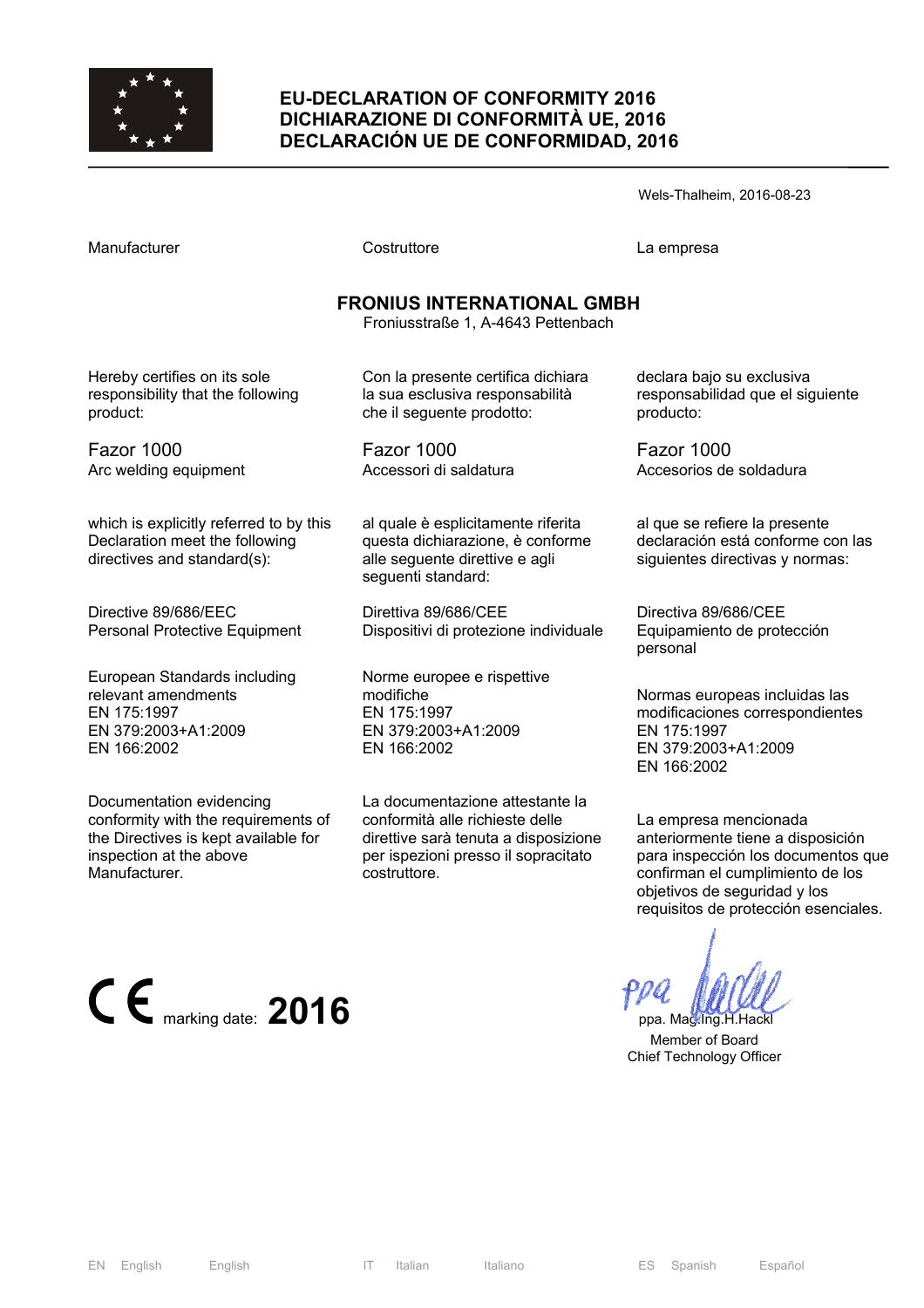

### **EU-OVERENSSTEMMELSESERKLÆRING 2016 EU-CONFORMITEITSVERKLARING 2016 DECLARAÇÃO UE DE CONFORMIDADE, 2016**

Wels-Thalheim, 2016-08-23

| Virksomheden |  |
|--------------|--|
|--------------|--|

De firma A empresa

#### **FRONIUS INTERNATIONAL GMBH**

Froniusstraße 1, A-4643 Pettenbach

Hermed erklærer vi, at følgende produkt:

Fazor 1000

Svejsetilbehør

som denne erklæring vedrører, stemmer overens med følgende direktiver og standarder:

Direktiv 89/686/EØF Personligt sikkerhedsudstyr

Europæiske standarder inklusive relevante ændringer EN 175:1997 EN 379:2003+A1:2009 EN 166:2002

Ovennævnte virksomhed opbevarer dokumentation som bevis for opfyldelsen af sikkerhedsmålene og de grundlæggende beskyttelseskrav, således at det er muligt at få indsigt i denne dokumentation.

 $\epsilon$  marking date: **2016 ppa.** Mag.Ing.H.Hackless Mag.Ing.H.Hackless Mag.Ing.H.Hackless Mag.Ing.H.Hackless Mag.Ing.H.Hackless Mag.Ing.H.Hackless Mag.Ing.H.Hackless Mag.Ing.H.Hackless Mag.Ing.H.Hackless Mag.Ing.H.Hackles

verklaart in enige verantwoordelijkheid, dat het volgende product:

Fazor 1000 Lastoebehoren

waarop deze verklaring betrekking heeft, met volgende richtlijnen resp. normen overeenstemt:

Richtlijn 89/686/EG Persoonlijke beschermuitrusting

Europese normen incl. bijbehorende wijzigingsbladen EN 175:1997 EN 379:2003+A1:2009 EN 166:2002

De hierboven genoemde firma houdt documentatie als bewijs voor de vervulling van de veiligheidsdoelen en de essentiële veiligheidseisen ter inzage gereed.

na qualidade de único responsável, declara que o seguinte produto:

Fazor 1000 Acessórios de soldadura

que diz respeito à presente declaração, cumpre as seguintes directivas e normas:

Directiva 89/686/CEE Equipamento de protecção pessoal

Normas Europeias incluindo emendas aplicáveis EN 175:1997 EN 379:2003+A1:2009 EN 166:2002

A empresa acima mencionada mantém a documentação para consulta disponível, a título de comprovação do cumprimento dos objectivos de segurança e dos requisitos de segurança essenciais.

 Member of Board Chief Technology Officer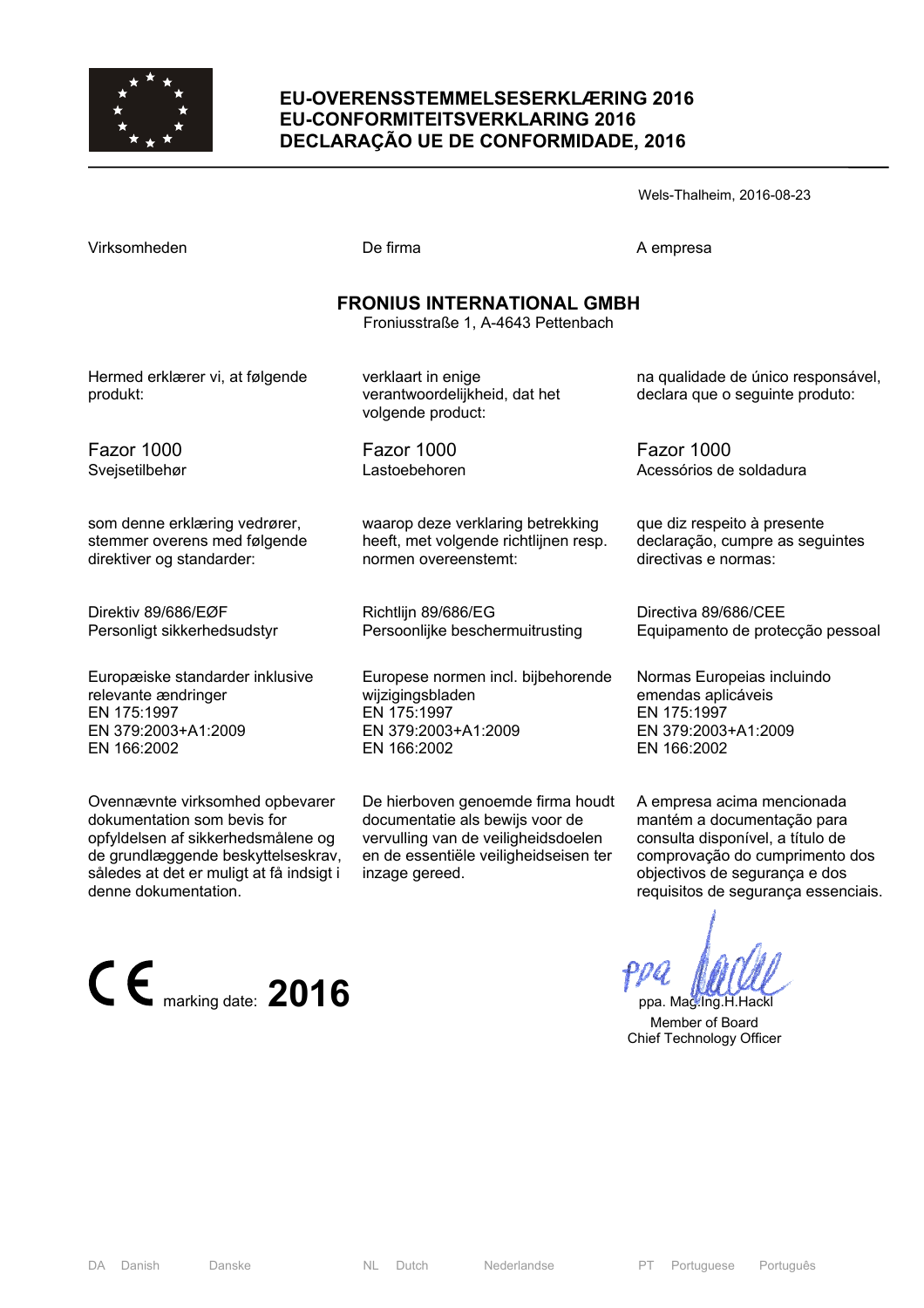

# **EU-MEGFELELŐSÉGI NYILATKOZAT 2016 EÚ VYHLÁSENIE O ZHODE 2016 EU PROHLÁŠENÍ O SHODĚ 2016**

Wels-Thalheim, 2016-08-23

prohlašuje s výhradní

výrobek:

Fazor 1000

resp. normám:

změn

EN 175:1997

EN 166:2002

Směrnice 89/686/ES

EN 379:2003+A1:2009

Osobní ochranné prostředky

zodpovědností, že následující

Příslušenství pro svařování

na který se toto prohlášení vztahuje, odpovídá následujícím směrnicím,

Evropské normy včetně případných

Výše uvedená společnost uchovává dokumentaci k nahlédnutí jako důkaz splnění bezpečnostních cílů a podstatných ochranných opatření.

A vállalat Společnost Nýrobca Společnost Společnost Společnost Společnost Společnost Společnost Společnost Společnost Společnost Společnost Společnost Společnost Společnost Společnost Společnost Společnost Společnost Spole

# **FRONIUS INTERNATIONAL GMBH**

Froniusstraße 1, A-4643 Pettenbach

a saját kizárólagos felelősségére nyilatkozza, hogy a következő termék:

Fazor 1000 Hegesztési tartozékok

a saját kizárólagos felelősségére nyilatkozza, hogy a következő termék:

89/686/EGK irányelv Személyes védőfelszerelés

az európai szabványoknak, beleértve a változtatásokat is EN 175:1997 EN 379:2003+A1:2009 EN 166:2002

A fent említett vállalat a dokumentációkat betekintés céljára készenlétben tartja, a biztonsági célkitűzések teljesítésének és a lényeges biztonsági követelmények teljesítésének a bizonyítására.

 $\mathsf{C}\ \mathsf{E}$ <sub>marking date:</sub> 2016 *ppa. Mag.Ing.H.Hackley* 

prehlasuje na vlastnú zodpovednosť, že následujúcí výrobok:

Fazor 1000 Oblúkové zváracie zariadenie

na ktorý sa toto prehlasenie o shode vzťahuje, zodpovedá následujúcím predpisom a normam:

Smernica 89/686/EHS o osobných ochranných pomôckach

Európske normy vrátane príslušných zmien EN 175:1997 EN 379:2003+A1:2009 EN 166:2002

Výššie uvedená firma udržuje technickú dokumentáciu ako dókaz naplňovánia bezpečnostných a ochranných požiadaviek a je pripravená predložit ju k nahliadnutiu.

 Member of Board Chief Technology Officer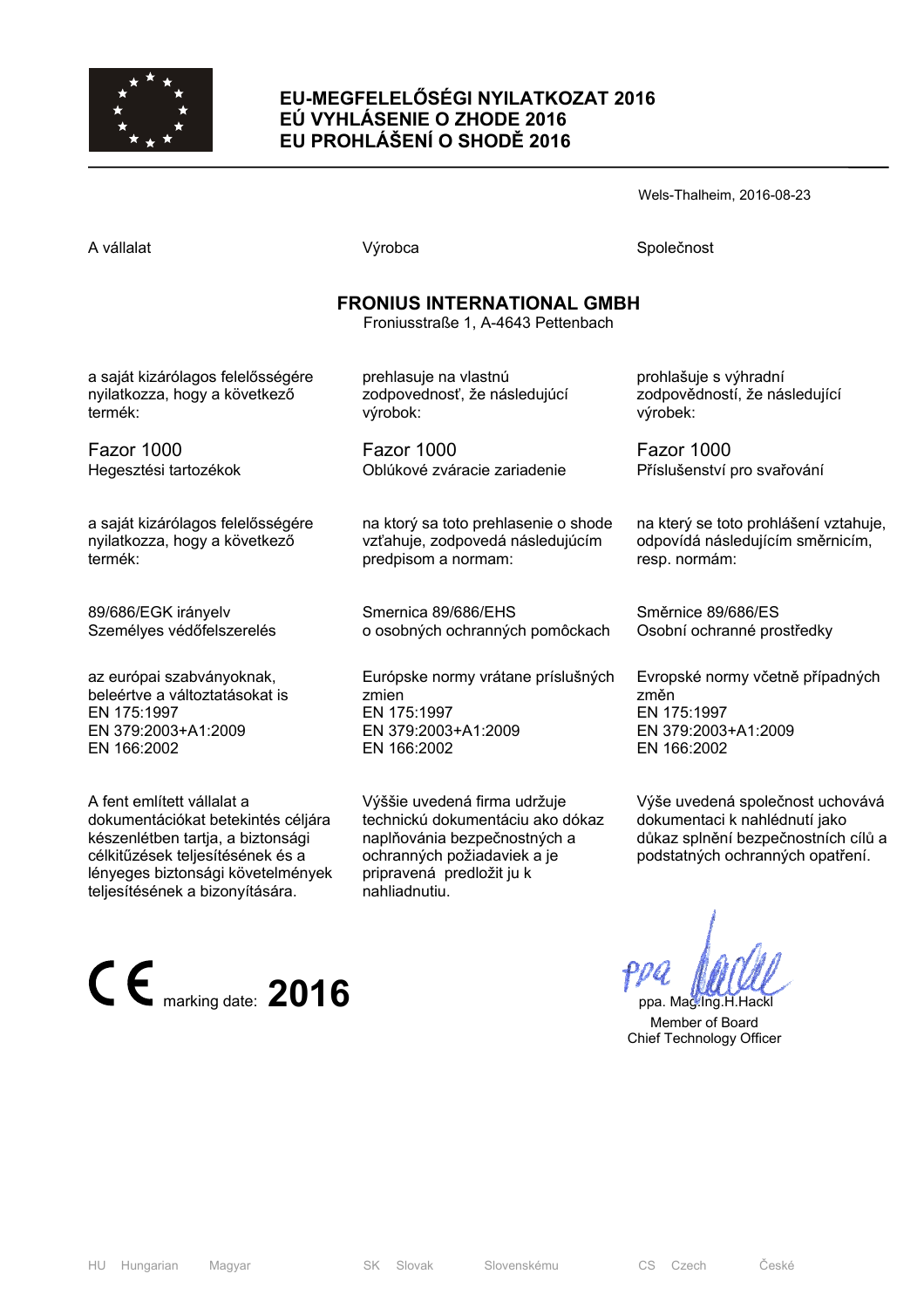

# **EU-KONFORMITÄTSERKLÄRUNG 2016 AB UYGUNLUK BEYANI 2016 DEKLARACJA ZGODNOŚCI UE 2016**

| Wels-Thalheim, 2016-08-23 |  |
|---------------------------|--|
|---------------------------|--|

| Die Firma                                                                                                   | Üretici firma                                                                                        | Firma                                                                                                     |  |  |
|-------------------------------------------------------------------------------------------------------------|------------------------------------------------------------------------------------------------------|-----------------------------------------------------------------------------------------------------------|--|--|
| <b>FRONIUS INTERNATIONAL GMBH</b><br>Froniusstraße 1, A-4643 Pettenbach                                     |                                                                                                      |                                                                                                           |  |  |
| erklärt in alleiniger Verantwortung,<br>dass folgendes Produkt:                                             | işbu belgede aşağıdaki ürünün<br>kendi sorumluluğunda olduğunu<br>onaylar:                           | oświadcza na własną<br>odpowiedzialność, że następujący<br>produkt:                                       |  |  |
| Fazor 1000<br>Schweißzubehör                                                                                | Fazor 1000<br>Kaynak aksesuarları                                                                    | Fazor 1000<br>Akcesoria spawalnicze                                                                       |  |  |
| auf das sich diese Erklärung<br>bezieht, mit folgenden Richtlinien<br>bzw. Normen übereinstimmt:            | bu beyan ile ilişkili olarak, aşağıdaki<br>yönetmelikleri veya normları yerine<br>getirir:           | do którego odnosi się niniejsza<br>deklaracja, jest zgodny z<br>następującymi dyrektywami i<br>normami:   |  |  |
| Richtlinie 89/686/EWG<br>Persönliche Schutzausrüstung                                                       | 89/686/EEC sayılı yönetmelik<br>Kişisel koruyucu donanım                                             | Dyrektywa 89/686/WE<br>Środki ochrony indywidualnej                                                       |  |  |
| Europäische Normen inklusive<br>zutreffende Änderungen<br>EN 175:1997<br>EN 379:2003+A1:2009<br>EN 166:2002 | İlgili değişiklikleri içeren Avrupa<br>normları<br>EN 175:1997<br>EN 379:2003+A1:2009<br>EN 166:2002 | Normy europejskie łącznie z<br>odpowiednimi zmianami<br>EN 175:1997<br>EN 379:2003+A1:2009<br>EN 166:2002 |  |  |
|                                                                                                             | $\mathcal{L}$ , and the contract of $\mathcal{L}$                                                    | $\cdots$ $\cdots$                                                                                         |  |  |

Die oben genannte Firma hält Dokumentationen als Nachweis der Erfüllung der Sicherheitsziele und die wesentlichen Schutzanforderungen zur Einsicht bereit.

E marking date: **2016** PPU ppa. Mag.Ing.H.Hack

Yukarıda adı geçen üretici firma dokümanları güvenlik hedeflerini yerine getirme kanıtı olarak ve önemli korunma gereksinimlerine herhangi bir zamanda bakmak için tutar

Wyżej wymieniona firma jest w posiadaniu dokumentacji, stanowiącej świadectwo spełnienia norm bezpieczeństwa i zapewnienia wymaganego poziomu zabezpieczeń, i udostępnia ją na żądanie.

 Member of Board Chief Technology Officer